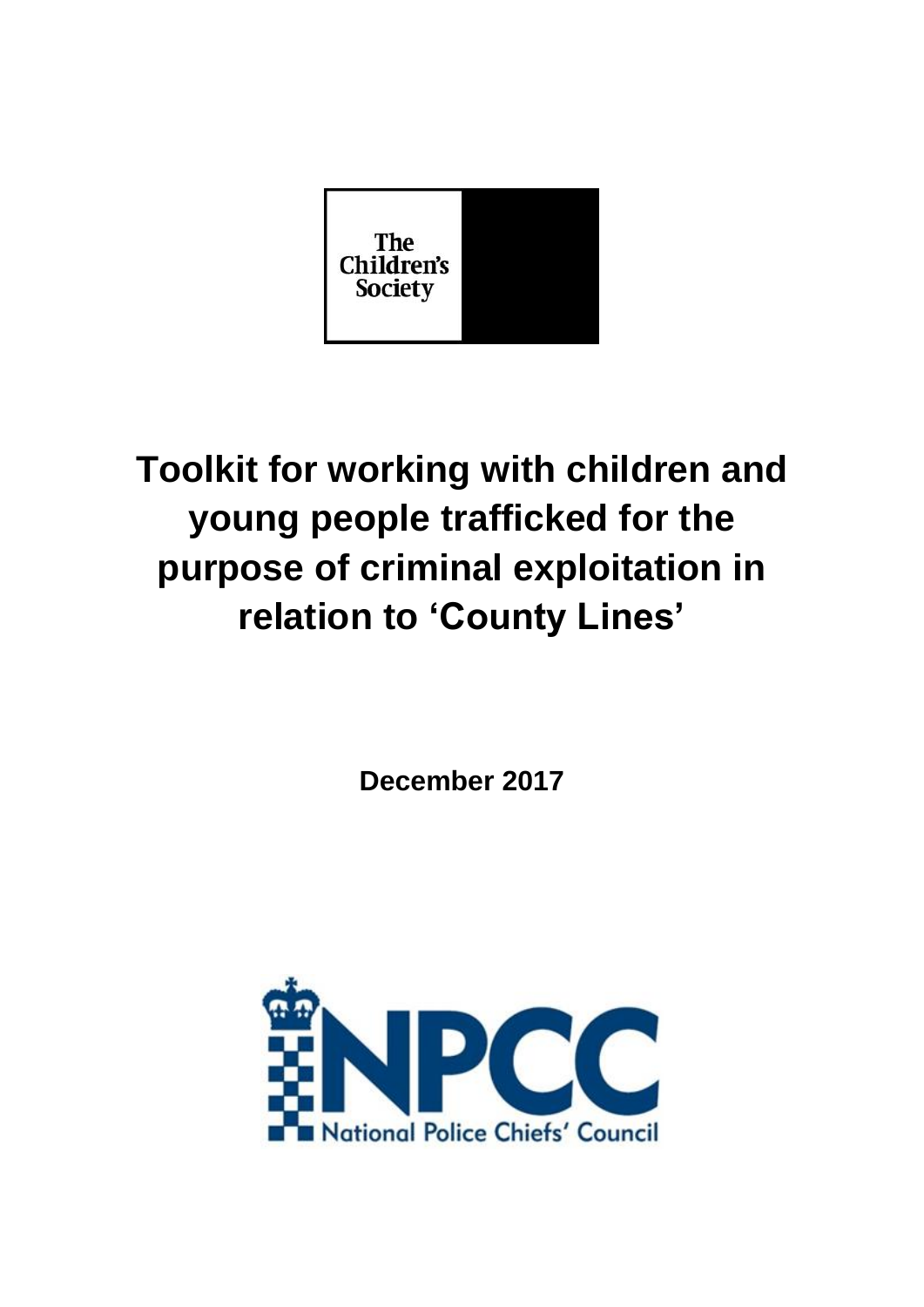

# <span id="page-1-0"></span>**Table of Contents**

#### **Acknowledgements**

This guidance has been produced by The Children"s Society as part of the National CSE/A Prevention Programme for England and Wales, in partnership with Victim Support.

We would like to say thank you to all staff at The Children's Society who contributed to this guidance and also the kind input from the Contextual Safeguarding team at the University of Bedfordshire.

**Please note that this toolkit is based on our current understanding and the evidence picture of criminal exploitation as we currently see it and therefore this document will remain a living document and subject to change.** 

**Version 1: December 2017**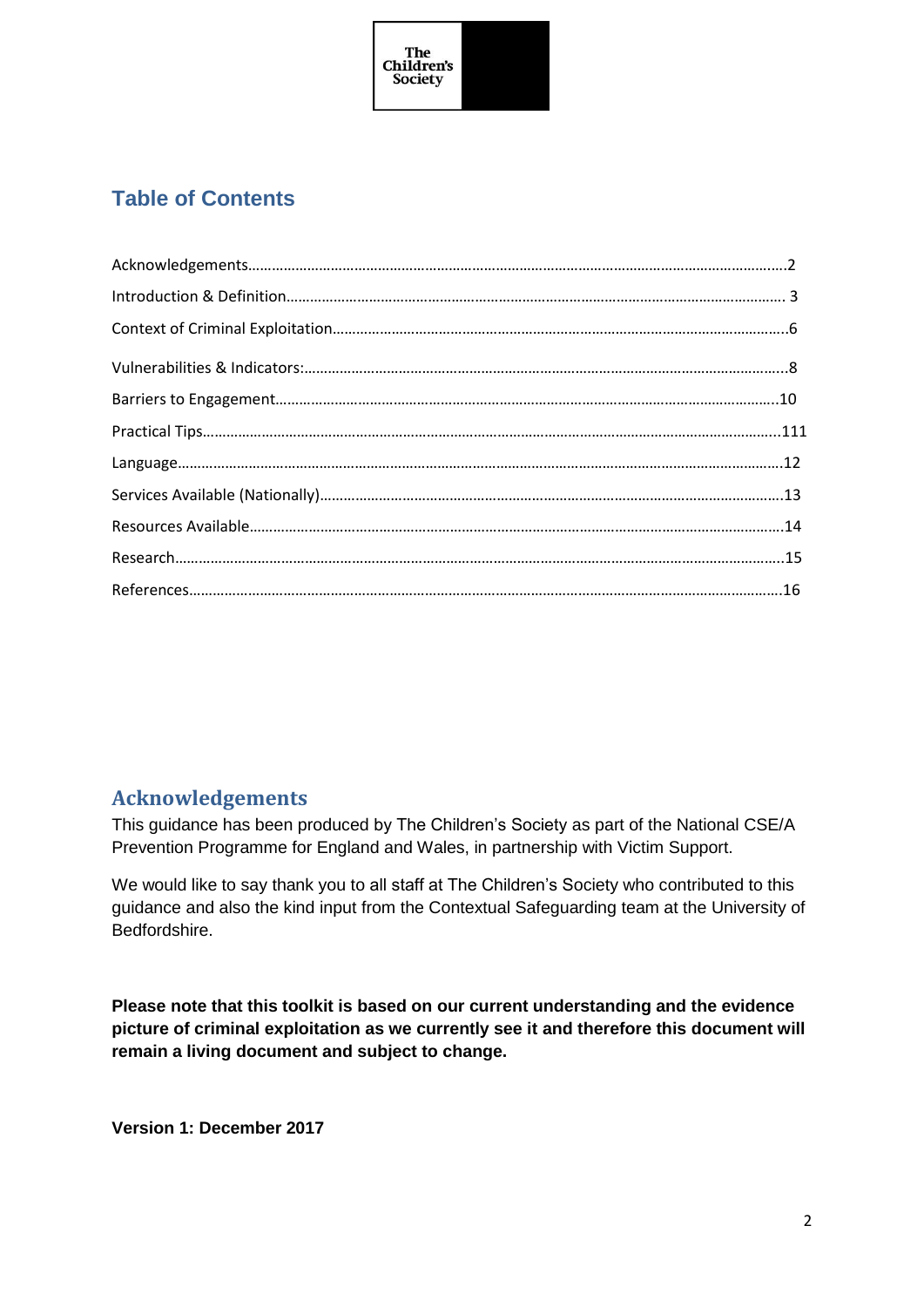

#### <span id="page-2-0"></span>**[Introduction & Definition](#page-1-0)**

The term "county lines" is becoming more widely recognised and used to describe situations where young people may be internally trafficked for the purpose of criminal exploitation. What is often less understood is the experiences a young person faces and the potential for them to be harmed through various forms of abuse and exploitation as a result. This toolkit hopes to address some gaps in knowledge and offer suggestions for supporting young people who are at risk of, or being trafficked for the purpose of criminal exploitation.

There is currently no legal definition of county lines or criminal exploitation and also very little guidance. Currently, the criminal exploitation of children and young people is often not fully understood by services working with young people which can impact on the response that a young person receives. Trafficking and criminal exploitation are forms of abuse and therefore should be afforded a safeguarding response. Often the visible symptoms of this abuse are responded to, meaning that many young people receive a criminal justice response and their safeguarding needs can be overlooked as a result.

According to the recent National Crime Agency briefing on County Lines Violence, Exploitation and Drug Supply, two in three police forces reported that exploitation of children was identified in relation to "county lines" activity, with one in four reporting that children involved in county lines were experiencing sexual abuse. However, the latest report also acknowledged that although the exploitation of children continues to be reported, the true scale of abuse remains an intelligence gap in many parts of the country. $<sup>1</sup>$ </sup>

Criminal exploitation interlinks with a number of multiple vulnerabilities and offences including the child being exposed to and/or victim of physical and emotional violence, neglect, sexual abuse and exploitation, modern day slavery and human trafficking, domestic abuse and missing episodes.

The risk to a young person, and their family and friends, as a result of experiencing criminal exploitation can include but is not limited to:

- Physical injuries: risk of serious violence and death
- Emotional and psychological trauma
- Sexual violence: sexual assault, rape, indecent images being taken and shared as part of initiation/revenge/punishment, internally inserting drugs
- Debt bondage- young person and families being 'in debt' to the exploiters; which is used to control the young person.
- Neglect and basic needs not being met
- Living in unclean, dangerous and/or unhygienic environments
- Tiredness and sleep deprivation: child is expected to carry out criminal activities over long periods and through the night
- Poor attendance and/or attainment at school/college/university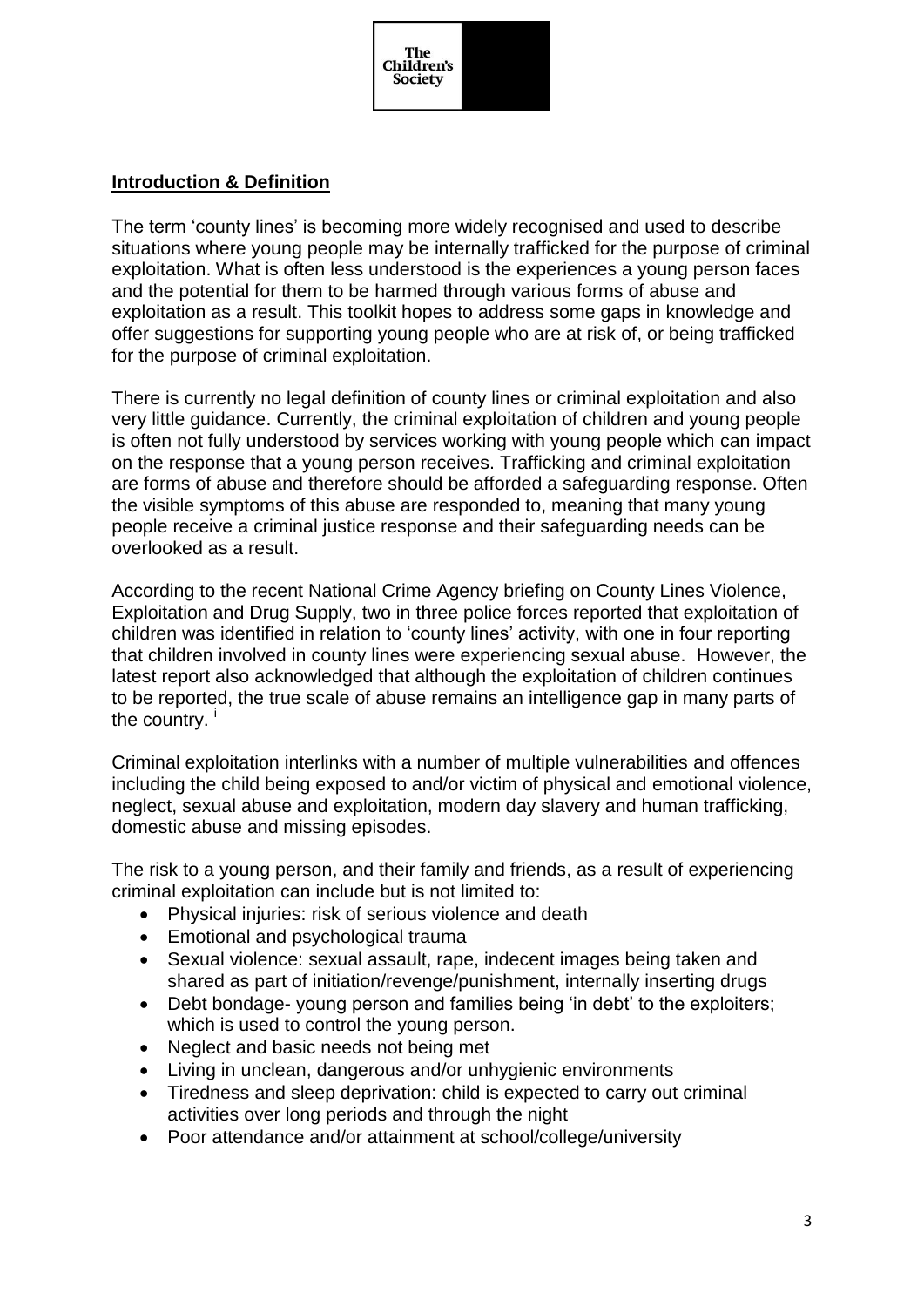

Knowsley Safeguarding Children"s Board uses a definition of criminal exploitation that has been adapted from the commonly used definition of child sexual exploitation which helpfully demonstrates how young people can be trafficked for the purpose of criminal exploitation:

*Criminal Exploitation involves exploitative situations, contexts and relationships where young people (or a third person or persons) receive "something" (e.g. food, accommodation, drugs, alcohol, cigarettes, affection, gifts, money) as a result of them completing a task on behalf of another individual or group of individuals; this is often of a criminal nature. Child criminal exploitation often occurs without the child"s immediate recognition, with the child believing that they are in control of the situation. In all cases, those exploiting the child/young person have power over them by virtue of their age, gender, intellect, physical strength and/or economic or other resources. Violence, coercion and intimidation are common, involvement in exploitative relationships being characterised in the main by the child or young person"s limited availability of choice resulting from their social/economic and/or emotional vulnerability.ii*

The context within which this type of criminal exploitation often happens is in relation to county lines. The Home Office define "County Lines" as:

*The police term for urban gangs supplying drugs to suburban areas and market and coastal towns using dedicated mobile phone lines or "deal lines". It involves child criminal exploitation (CCE) as gangs use children and vulnerable people to move drugs and money. Gangs establish a base in the market location, typically by taking over the homes of local vulnerable adults by force or coercion in a practice referred to as "cuckooing".iii*

Lambeth Safeguarding Children's Board's definition expands on this to describe how:

*Gangs typically recruit and exploit children and vulnerable young people to courier drugs and cash. Typically, users ask for drugs via a mobile phone line used by the gang. Couriers travel between the gang"s urban base and the county or coastal locations on a regular basis to collect cash and deliver drugs. Gangs recruit children and young people through deception, intimidation, violence, debt bondage and/or grooming. Gangs also use local property as a base for their activities, and this often involves taking over the home of a vulnerable adult who is unable to challenge them*. iv

The Children's Society's Youth Experts describes 'county lines' as:

*Invisible borders that separate a person"s hometown from where they are sent to "work" (selling drugs, sex, firearms etc) for older members of a gang or crew. Young people are usually sent in twos or threes for intimidation purposes and "backup". A young person will typically spend less than 2 weeks away from home, keeping in regular contact with their "olders" via burner phones.*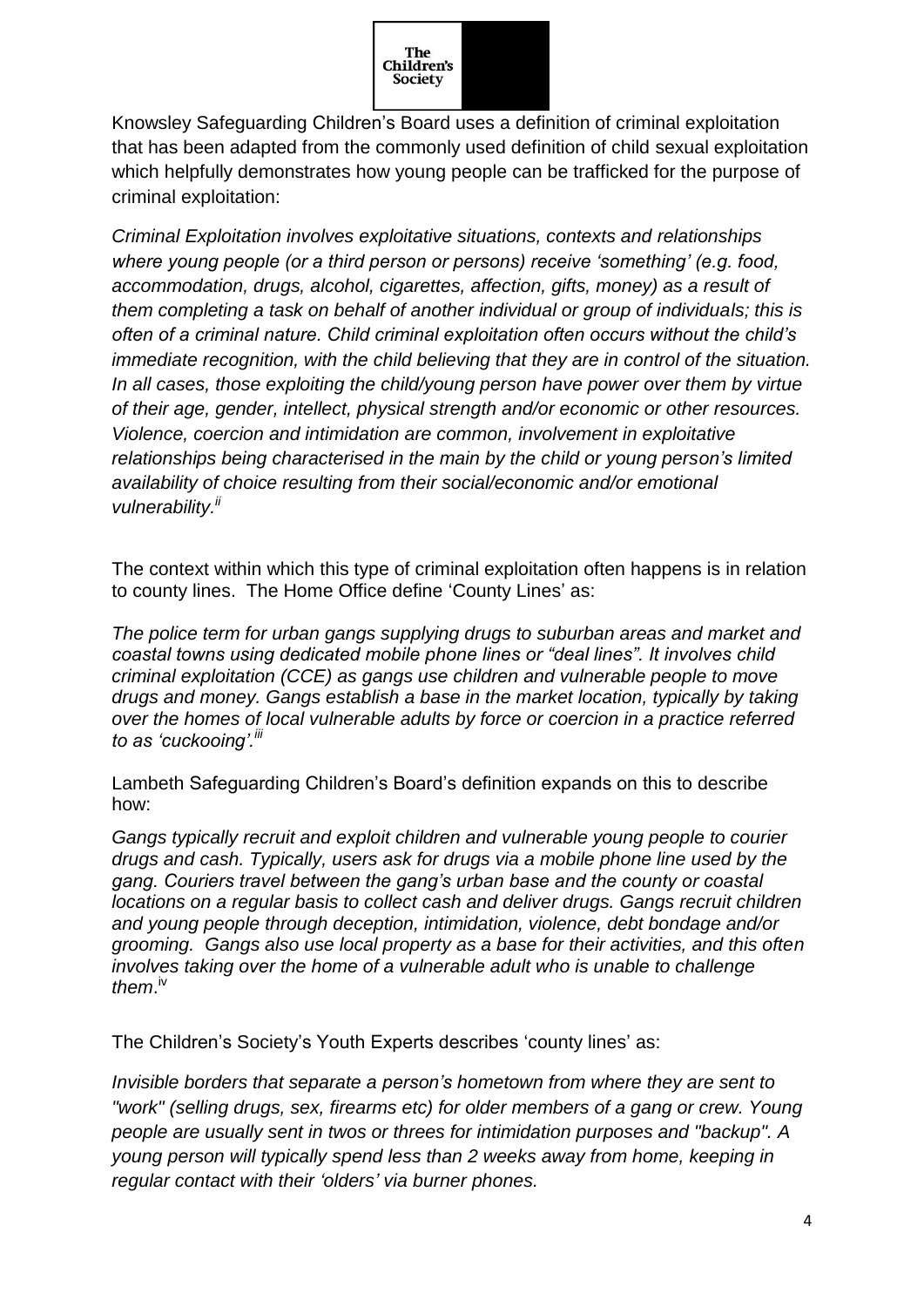

#### **Please see the Criminal Exploitation of children and vulnerable adults: County Line Guidance produced by the Home Office, July 2017. v**

It is important to remember that young people being exploited in this way are likely to be being trafficked as they are having their travel *arranged or facilitated for the purpose them being exploited.* 

It is helpful to draw on the definition of human trafficking in the Modern Slavery Act 2015 to understand this*:*

- A person commits an offence if the person arranges or facilitates the travel of another person ("V") with a view to V being exploited.
- It is irrelevant whether V consents to the travel (whether V is an adult or a child).
- A person may in particular arrange or facilitate V"s travel by recruiting V, transporting or transferring V, harbouring or receiving V, or transferring or exchanging control over V.
- A person arranges or facilitates V"s travel with a view to V being exploited only if— the person intends to exploit V (in any part of the world) during or after the travel, or the person knows or ought to know that another person is likely to exploit V (in any part of the world) during or after the travel.
- "Travel" means- arriving in, or entering, any country, departing from any country, travelling within any country.

In cases of criminal exploitation we know that powerful, adult gang members recruit and arrange or facilitate the travel of children (and vulnerable adults) for the purpose of them selling drugs, firearms or sex on their behalf. This is exploitation and can fall under the Modern Slavery Act's definitions of exploitation as:

- *Sexual exploitation*
- *Securing services etc by force, threats or deception*
- *Securing services etc from children and vulnerable persons*

Where there are reasonable grounds to suspect a child to be a victim of trafficking:

- This should be reported to the police in order for them to investigate the offences committed (i.e Modern Slavery and trafficking offences)
- A referral should be made to Children"s Social Care as trafficking and exploitation means a child could be at risk of or experienced significant harm and Child Protection processes need to be followed.
- A referral should be made to the National Referral Mechanism (NRM) directly. The Police and Children"s Services First Responders, who are able to make this referral; however other agencies can and should support this referral to ensure it provides a full picture of the young person"s experience to help the assessment.
- Following this you should expect a strategy meeting to be convened in order assess the information known, identify gaps and to discuss a plan for the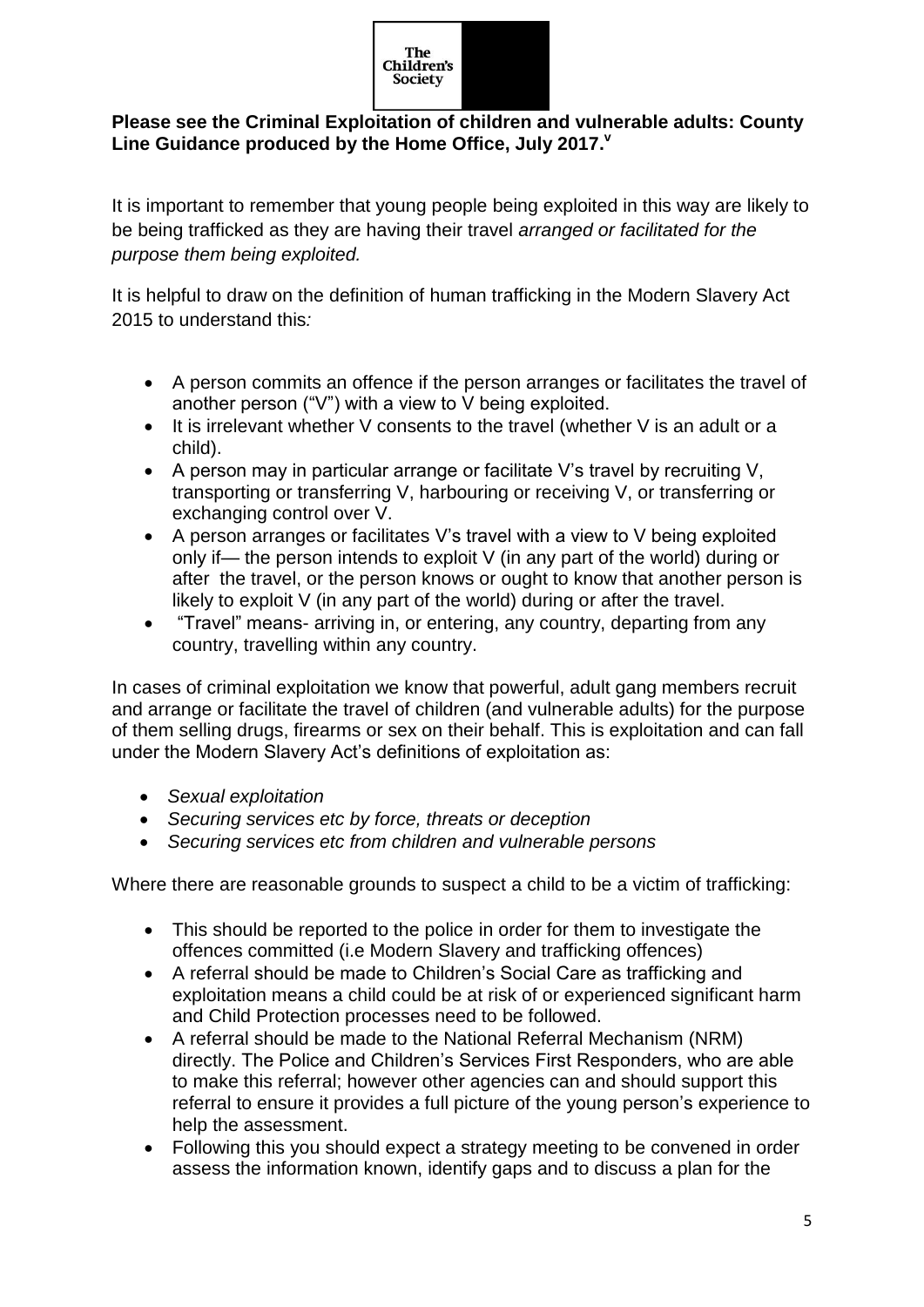

child; this should not solely focus around intervention for the child and family. Contextual safeguarding is a key approach to understanding and responding to young people"s experiences of significant harm beyond their families. [https://www.contextualsafeguarding.org.uk/assets/documents/Contextual-](https://www.contextualsafeguarding.org.uk/assets/documents/Contextual-Safeguarding-Briefing.pdf)[Safeguarding-Briefing.pdf](https://www.contextualsafeguarding.org.uk/assets/documents/Contextual-Safeguarding-Briefing.pdf)

• It is important to consider disruption of the exploitation and that practitioners and police work together to identify the perpetrators, locations and networks associated to the exploitation and develop plans to disrupt these.

This process of reporting and referring young people is often not followed and can be considered contentious to some professionals who may view the children and young people as willing participants in the exploitation and in need of criminal justice responses. This is a view that was previously held in relation to children and young people who experienced sexual exploitation and recent Serious Case Reviews have demonstrated the need to intervene and protect children and young people from exploitation. Until there is clear guidance to suggest otherwise we recommend that the steps suggested above should be followed in order to initiate appropriate investigations, safeguarding and support is provided for young people who are suspected to have been trafficked for the purpose of criminal exploitation.

It can also be consider contentious because The Modern Slavery Act 2015 provides a statutory defense for victims of child trafficking and slavery accused of certain offences. This reflects the international principle of non-prosecution of trafficked children arising in a number of international instruments and the UK"s obligations under the Council of Europe Convention on Action against Trafficking in Human Beings 2005 and the EU Directive on Trafficking.

Contrary to some understanding this does not mean children should be simply "let off" of any crimes that they commit but that the impact of the trafficking and exploitation be taken into consideration when making criminal justice decisions. In some cases it may be appropriate not to pursue criminal proceedings, but this should be assessed on an individual basis.

For further guidance on the NRM please see**:** [https://www.ecpat.org.uk/the-national](https://www.ecpat.org.uk/the-national-referral-mechanism)[referral-mechanism](https://www.ecpat.org.uk/the-national-referral-mechanism)

#### **Context of criminal exploitation**

County Lines are illegal business models managed and operated by serious organised crime gangs who use their power and position within the gangs to groom, recruit and exploit young people for the purpose of criminal gain. As outlined in earlier definitions this often involves high levels of violence, threat and force, and it is important to understand the grooming process as this is evident within the recruitment of young people for criminal exploitation.

*Grooming is when someone builds an emotional connection with a child to gain their trust for the purposes of exploitation or [trafficking.](https://www.nspcc.org.uk/preventing-abuse/child-abuse-and-neglect/child-trafficking/) Children and young people can be groomed online or face-to-face, by a stranger or by someone they know - for example a family member, friend or professional. Groomers may be male or female.*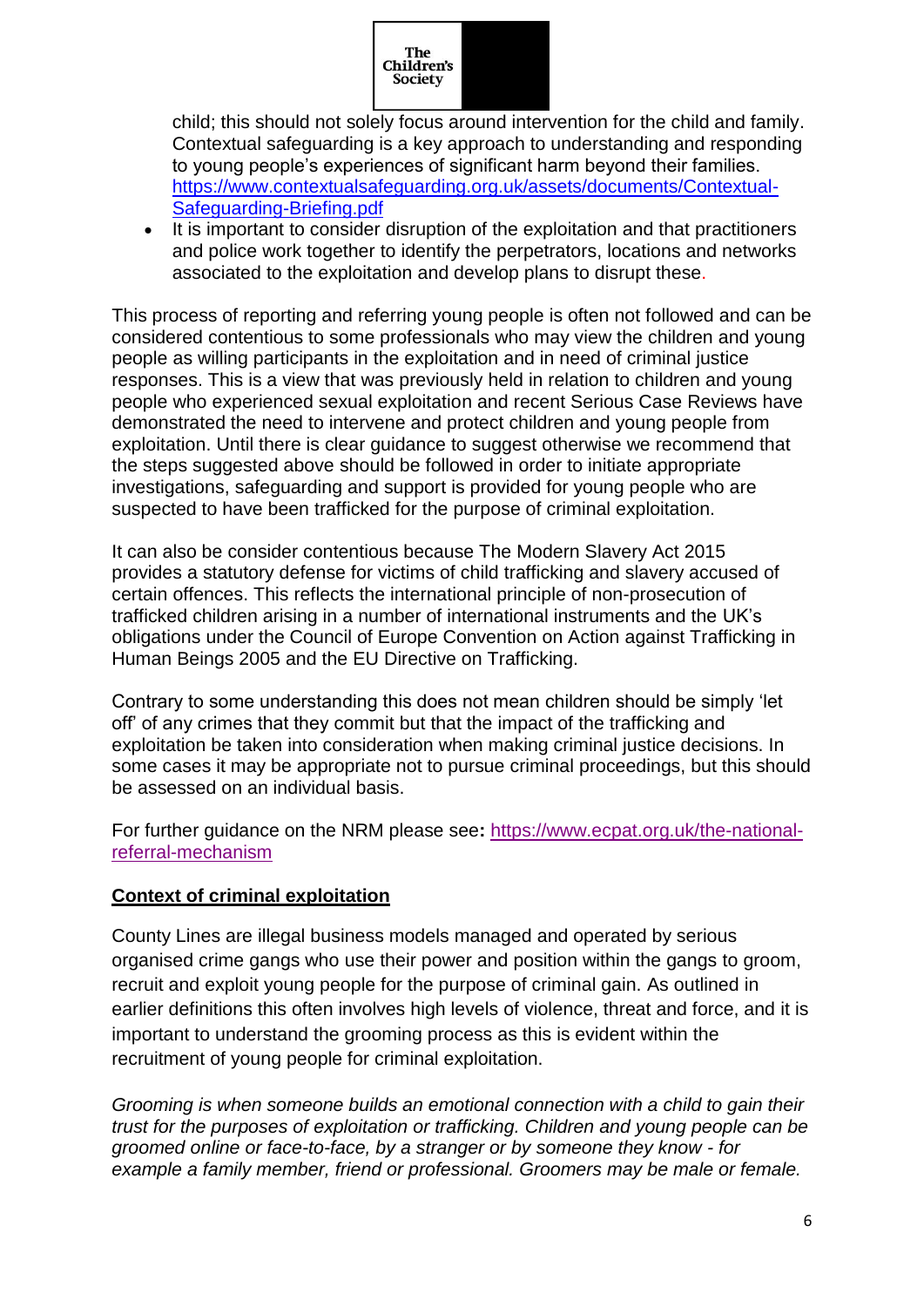

*They could be any age. Many children and young people don't understand that they have been groomed or that what has happened is abuse.vi*

For further information on how "county lines" are established; site selection, establishing an operating base and marketing please see the National Crime Agency report: [http://www.nationalcrimeagency.gov.uk/publications/832-county-lines](http://www.nationalcrimeagency.gov.uk/publications/832-county-lines-violence-exploitation-and-drug-supply-2017/file)[violence-exploitation-and-drug-supply-2017/file](http://www.nationalcrimeagency.gov.uk/publications/832-county-lines-violence-exploitation-and-drug-supply-2017/file)

- Both males and females can be exploited vil
- Children and young people are targeted and groomed for criminal exploitation either in major cities and trafficked into county areas, or children in the county authority
- Boys aged 14-17 are the most often targeted, however girls and children as young as often 10 are targeted too.<sup>viii</sup>
- Children and young people can be shown how or made to internally insert and carry drugs in their rectum or vagina
- Children and young people can often store 'wrapped' drugs in their cheeks which then can be more easily swallowed if approached by police
- The children and young people will be sent to 'trap' houses, or 'bandos' where they will be made to sell drugs for anything from a few days to 6+ weeks. These established bases can often involve exploitation of vulnerable adults. For further information on this please see: [http://www.nationalcrimeagency.gov.uk/publications/753-county-lines-gang](http://www.nationalcrimeagency.gov.uk/publications/753-county-lines-gang-violence-exploitation-and-drug-supply-2016/file)[violence-exploitation-and-drug-supply-2016/file](http://www.nationalcrimeagency.gov.uk/publications/753-county-lines-gang-violence-exploitation-and-drug-supply-2016/file)
- Children and young people can receive money, mobiles, credit, expensive clothing, jewellery, new haircuts or other items/gifts in exchange.
- Children and young people can be vulnerable to targeting at pupil referral units, alternative education provisions, special education needs provisions and care homes/placements.
- Children and young people are often given targets to sell drugs, given modes of transport such as bikes or train tickets, weapons to protect themselves and a phone with drug user"s contacts on it.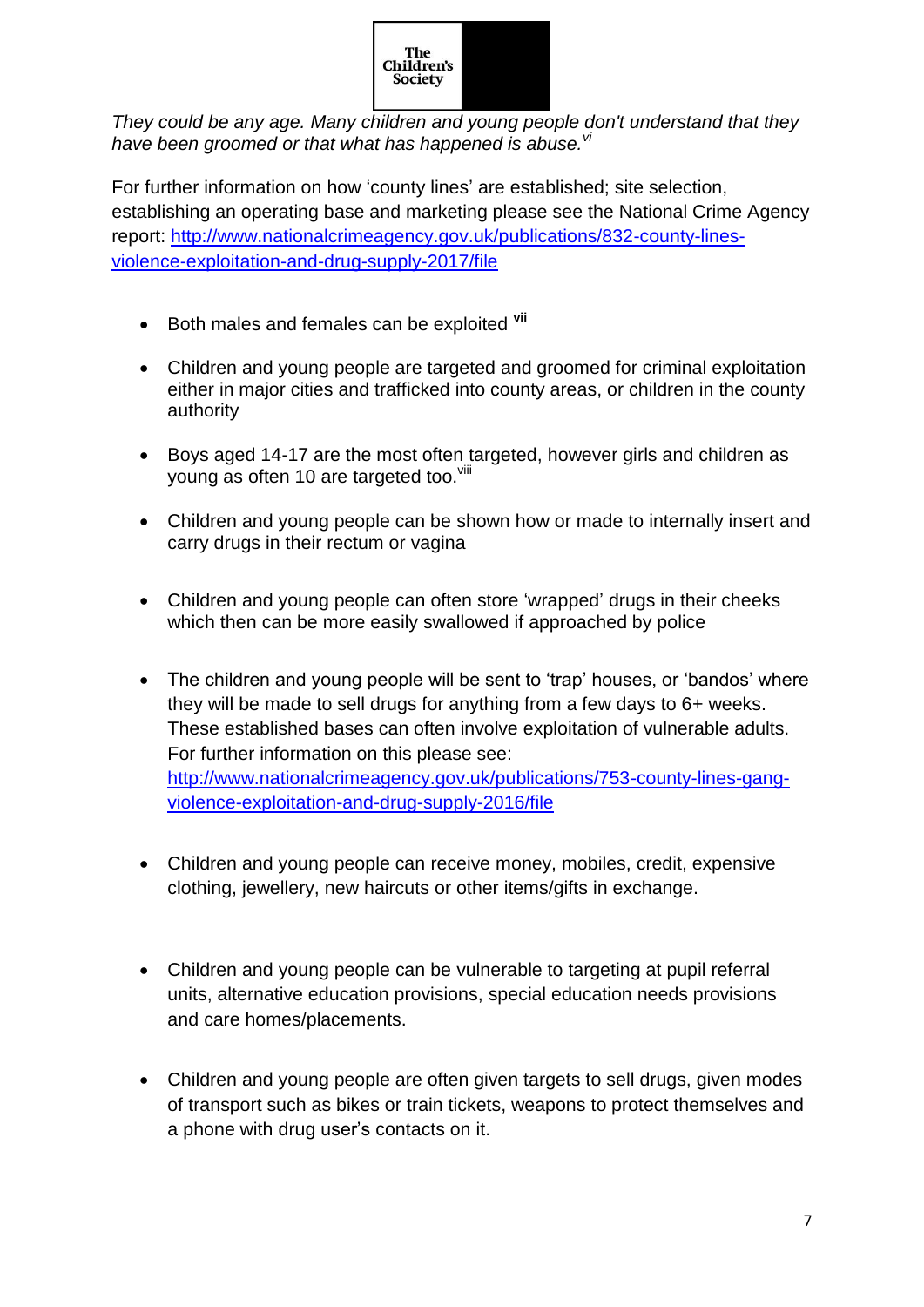

- Children and young people receive a small cut of money/clothes/status or are "looked after" by "older" i.e. taken to visit barbers and/or items of clothing/footwear given
- The phone lines can be worth thousands of pounds. There is monetary value in the selling of drugs and weapons, and also sexual exploitation related to this type of trafficking. This creates a place where perpetrators can have financial gain through the victimhood of children and vulnerable adults. Organised Crimes Groups have been known to "set up" children and young people in robberies, meaning that the child believes they are in debt to the perpetrators. This is known as "debt bondage". The child believes they have to work for free to pay off the "debt". This can also apply if the child is actually robbed, or if they are arrested and have drugs, money or the phone confiscated by police.
- Children may be at risk of harm from the vulnerable adults who may also be being exploited by the gangs; such as using their homes as a trap house. Those adults often have their own needs; such as learning disabilities, substance misuse or mental health issues and there have been instances of harm to young people perpetrated by those individuals.

#### <span id="page-7-0"></span>**Vulnerabilities & Indicators:**

There are some factors that can increase the vulnerability that a young person will be exploited by others. In order to understand these, it is helpful to draw on the contextual safeguarding circles shown below; helping us to think about the child or individual factors, home, peers, school and neighbourhood.<sup>ix</sup>



Figure 1: Contexts of Adolescent Safety and Vulnerability (Firmin 2013:47)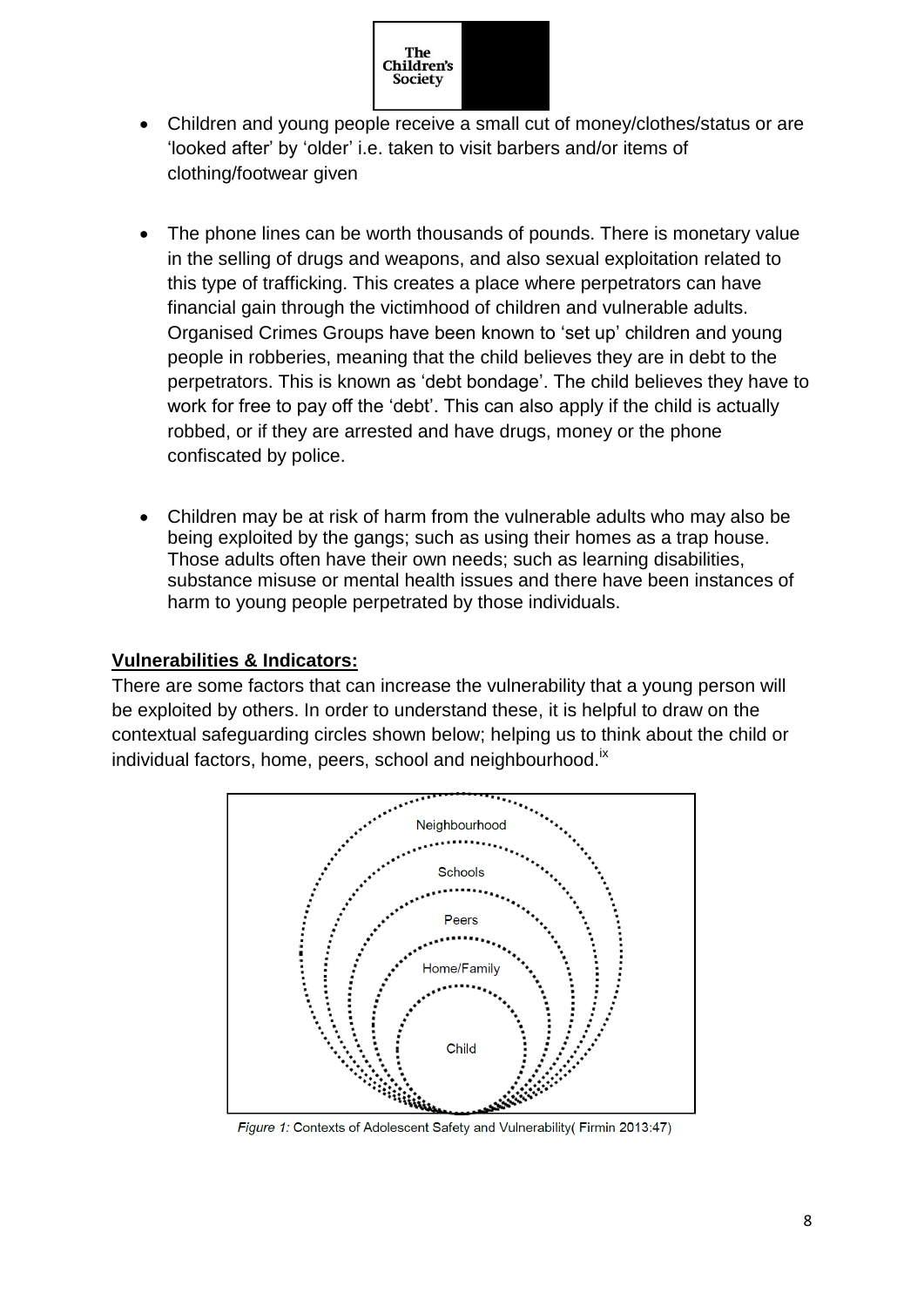

**Child/ Individual**: Looked after, learning disabilities, substance misuse, mental health problem.

**Home/family**: Neglect/abuse, exposed/experience violence, parental substance misuse, mental health and domestic abuse, poverty, lack of positive relationship with a protective, nurturing adult, homelessness or insecure accommodation status<sup>x</sup>

**Peers:** Exposed to other young people known to be exploited, exposed to or experienced peer on peer abuse,

**Schools**: Exclusion from school and not in education/training or employment, exposed of experience violent crime

**Neighbourhoods:** Exposed or experience violent crime, deprived neighbourhood

These vulnerabilities do not mean that a young person will be exploited but are factors that could increase the vulnerability that they could be exploited by someone.

#### **Warning indicators**

There are a number of indicators listed in the following table that could alert us to a young person being criminally exploited.

#### **Indicators**

- Frequent missing episodes and been found out of area
- Found with large quantities of drugs or weapons
- Found with drugs inside rectum or vagina
- Unexplained amounts of money, mobiles, credit, clothing, jewellery, new hair cut or other items/gifts
- Returned from missing episodes with injuries, or dishevelled
- Change in behaviour; more secretive / withdrawn/isolated from peers or not mixing with usual friends
- Unexplained absences from, or not engaged in school/ college/ training/ work
- Increasingly disruptive, hostile or physically aggressive at home or school Including use of sexualised language and language in relation to drug dealing and/or violence
- Expressions around invincibility or not caring about what happens to them
- Increased interest in making money
- Reports being taken to parties, people"s houses, unknown areas, hotels, nightclubs, takeaways or out of area by unknown adults
- Increasing use of drugs or alcohol
- Fear of reprisal from "gang" members or violence from young people or adults
- Having multiple mobile phones, sim cards or use of a phone that causes concern multiple callers or more texts /pings than usual
- Possession of hotel keys/cards or keys to unknown premises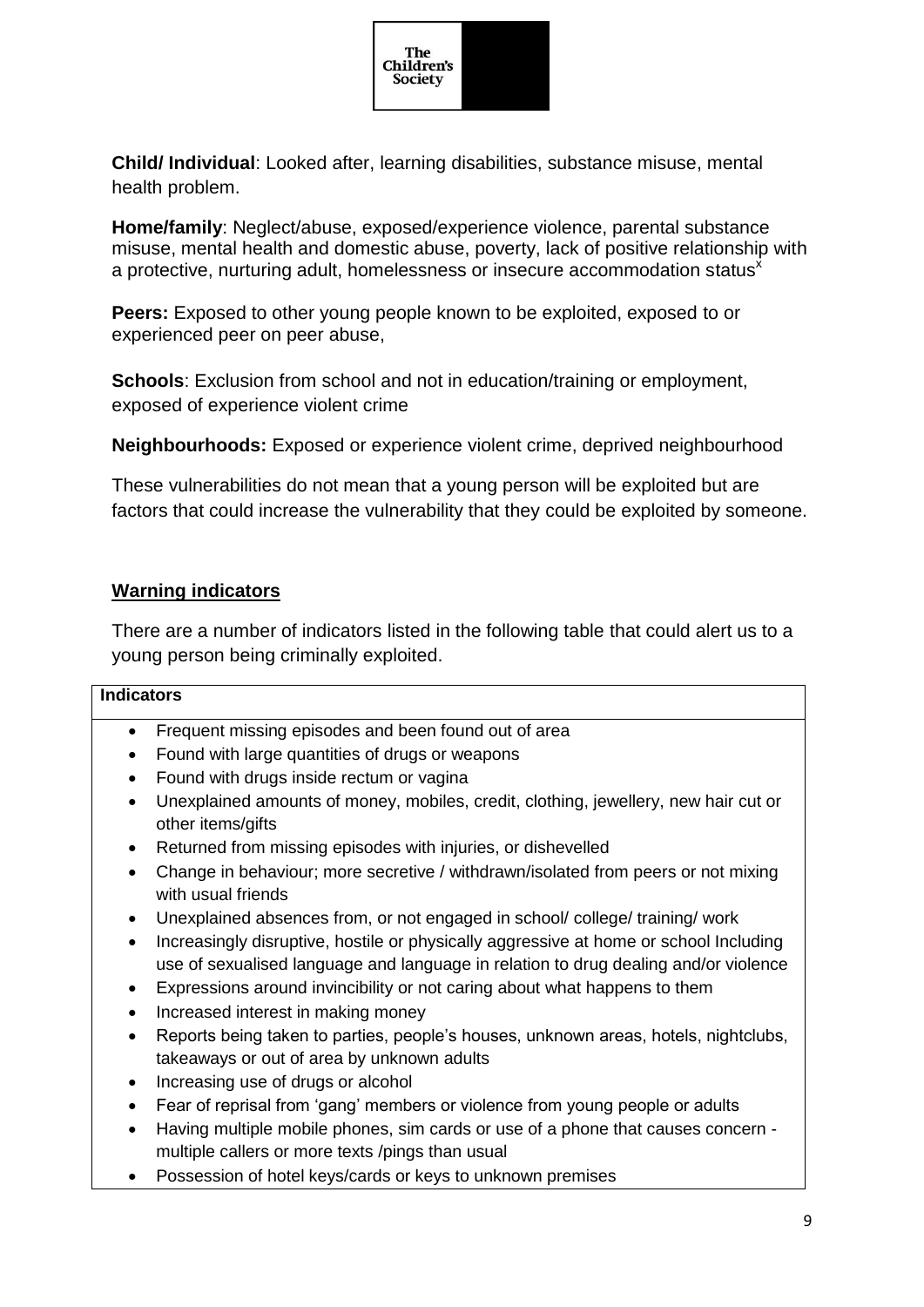

- Disclosure of sexual/ physical assault followed by withdrawal of allegation
- Abduction or forced imprisonment
- Entering or leaving vehicles cars with unknown adults
- Receiving rewards of money or goods for introducing peers
- Self-harm or significant changes in emotional well-being
- Agencies unable to engage
- New peer groups and/or relationships
- Relationships with controlling /older individuals or groups  $x$ <sup>i</sup>
- Parental concerns xii
- Repeated STI's and/or pregnancy
- Increase referrals to agencies for other known peers
- Multiple referrals for incidents in the same location

#### <span id="page-9-0"></span>**[Barriers to Engagement](#page-1-0)**

There are many factors that could influence how a young person engages with interventions and networks who may become aware of the risk of criminal exploitation. A few to consider include:

- Child criminal exploitation not being recognised and responded to as a safeguarding concern
- Professionals viewing criminal exploitation as a 'lifestyle choice' which can make a young person feel blamed for their exploitation or reinforce a young person"s feeling of ownership of an untrue identity of autonomous drug dealer.
- Services not being consistent or persistent in their approach and closing due to "non engagement"
- Young person fearful of repercussions towards themselves, friends or family if seen to be engaging with professionals
- Young person may still be being controlled by exploiters and have no ability or power to exit
- Even if the police are involved, young person still may not feel safe or protected from repercussions
- Young person may have distrust in services such as police and social care
- Young person may be fearful of getting in trouble with the police or be in breach of court order
- Children who have experienced previous abuse, fractured attachments and trauma, hold a deep mistrust of adults and services.<sup>xiii</sup>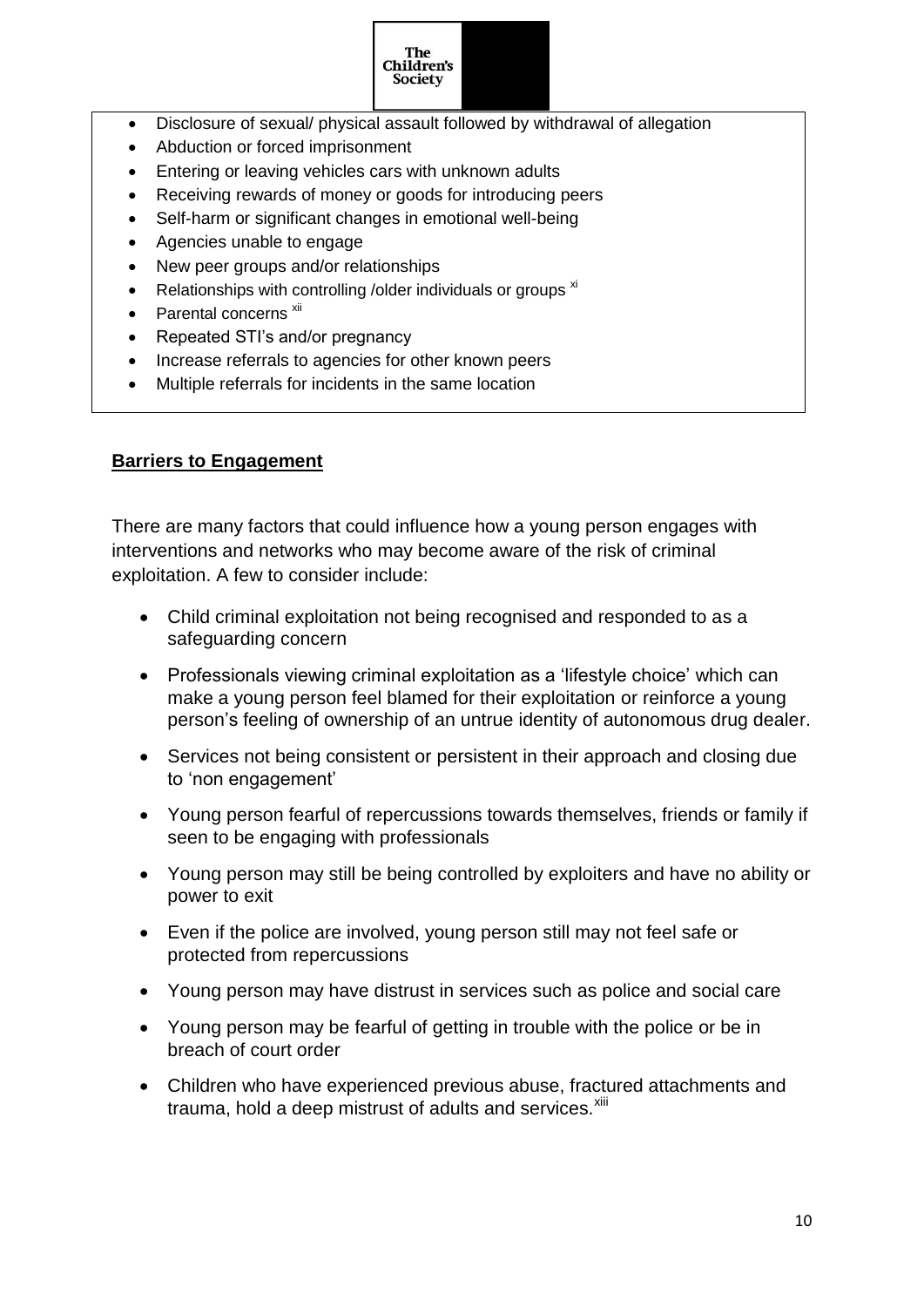

- Young person may be made to feel they are in 'debt' to perpetrators and/or reliant on the "exchange" i.e. money/substances- this is often referred to as 'debt bondage'
- Young person withdrawn from support network due to grooming process and unable to access services
- Structural inequalities related to race, gender, ethnicity, class, culture, education

Young person may have experienced multiple professionals talking about concerns with them which again could lead a young person feeling frustrated/unable to engage

Young person feeling embarrassed/ashamed of their experiences

It is important to remember that a young person might not relate to their experience as being abusive or exploitative. The young person may feel a sense of "loyalty" and "brotherhood" to the exploiters, they may feel emotionally fulfilled in a way they haven"t experienced from parents, carers or professionals before. The young person may feel they have gained "friends" or "family" and that these people care for him or her. The young person may be receiving money or rewards that they have not had access to previously or the money may be supporting their family to cover basic needs. The young person may feel a sense of "status" and "power" that they haven"t had before. The young person may see themselves as an autonomous drug dealer rather than a victim of exploitation at the bottom of a large organised crime structure.

This links in with the process of how an exploiter may target and groom a young person. This however also links in with barriers to engagement and why a young person may not relate to the term "criminal exploitation".

#### <span id="page-10-0"></span>**[Practical Tips](#page-1-0)**

- Be interested, professionally curious, listen to what the young person is saying and hear it from a safeguarding perspective.
- Don"t make judgements; especially in relation to their involvement in criminal activities. Remember they may appear to be willing participants but it is likely that their actions and choices are being controlled by perpetrators with more power than them.
- Advocate for the young person and for child protection processes to be followed; using the three steps outlined previously: report to police, refer to CSC and refer to NRM.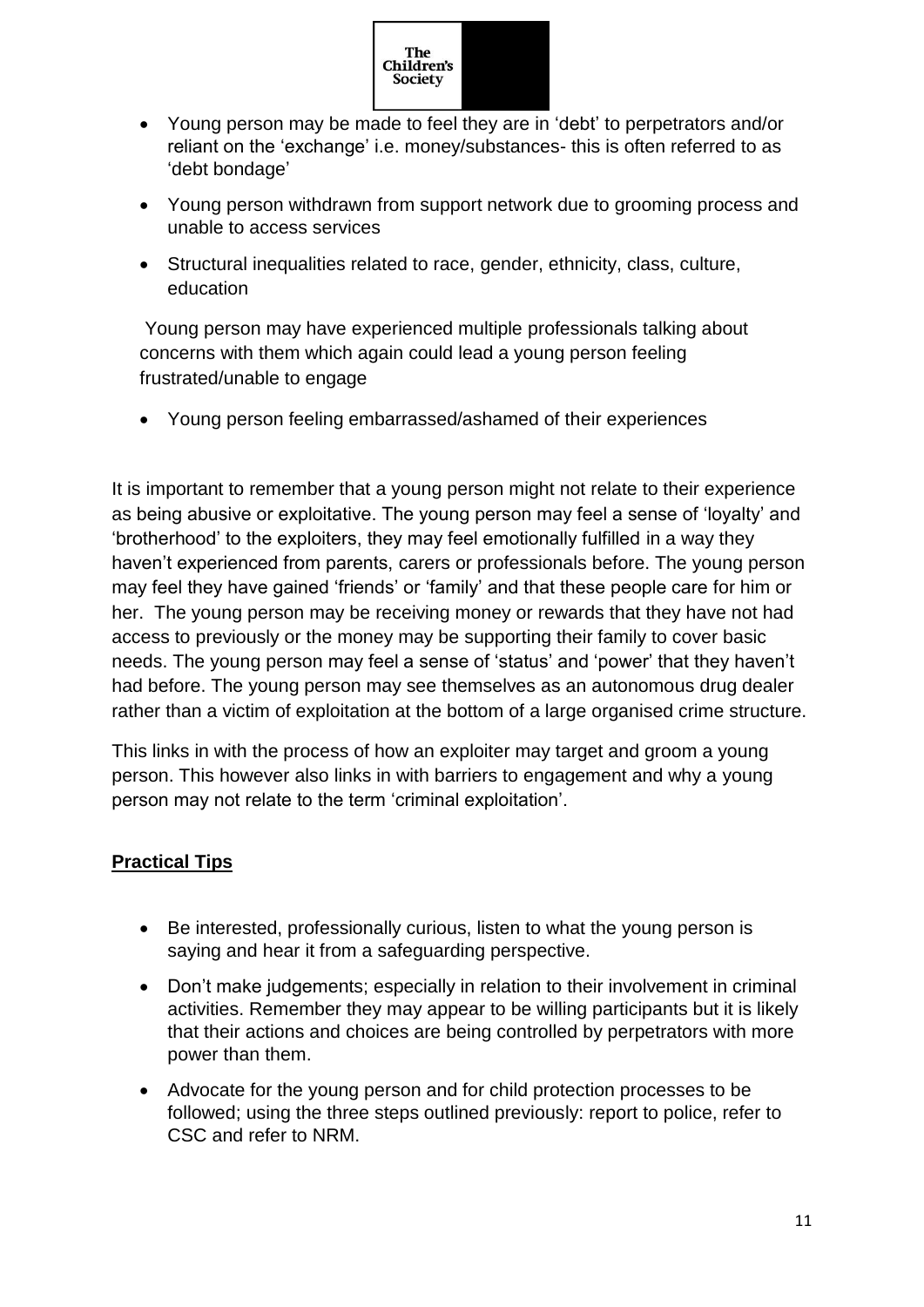

- Challenge professional views which are oppressive, judgmental, or rejecting the need for a child protection response.
- Explain what is happening and why you might need to share information. Keep the young person updated on any outcomes.
- Ensure the young person is given choices; throughout their experience of being criminally exploited they will have been working with parameters of little or no choice and therefore it is important that young person is given choice back
- As a starting point to explaining exploitation it can be helpful to talk about the long hours a young person is expected to carry out criminal activities as being exploitative in itself and can open up further discussion about what is going on for them.
- Exploring a young person"s identity and creating a safe space to explore this
- Discussing relevant music and music videos can open up conversations around county lines, physical/sexual violence, status, power and control
- Building a young person's resilience; looking at strengths and future plans
- Be creative in your approach and ask what the young person wants or needs.

#### <span id="page-11-0"></span>**[Language](#page-1-0)**

Similarly to sexual exploitation there is often inappropriate or unhelpful language used to describe young people"s experiences of being criminally exploited and it is important that we use the right language in order to influence proper recognition and responses for the young people.

| Inappropriate terms                  | <b>Suggested alternatives</b>                                                                                                                                                                                                                                                            |
|--------------------------------------|------------------------------------------------------------------------------------------------------------------------------------------------------------------------------------------------------------------------------------------------------------------------------------------|
| Drug running                         | Child criminal exploitation (CCE)<br>He/she is drug running The child is being trafficked for purpose of criminal exploitation                                                                                                                                                           |
| Recruit/run/work                     | This implies there is a level of choice or control by the child regarding<br>their exploitation and does not take into consideration the grooming,<br>coercion, threats or intimidation. A more appropriate description would<br>be that the child is being criminally exploited.        |
| He/she is choosing<br>this lifestyle | Again, this implies there is a level of choice or control by the child<br>regarding their exploitation and does not take into consideration the<br>grooming, coercion, threats or intimidation. A more appropriate<br>description would be that the child is being criminally exploited. |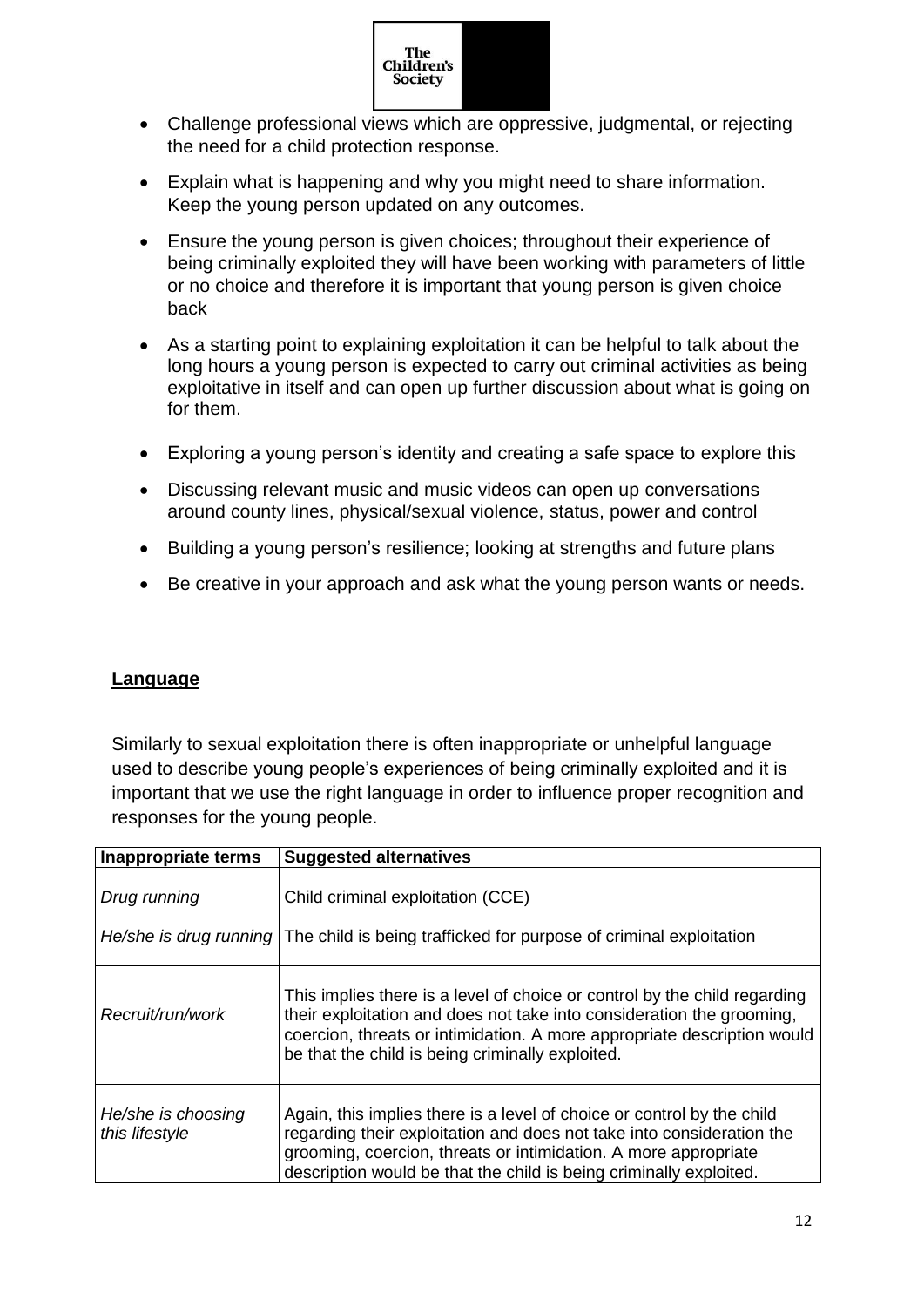

| Spending<br>time/associating with<br>'elders'     | The young person says that they are friends with a person and there<br>are concerns about that person's age, the imbalance of power,<br>exploitation, offending. |  |  |
|---------------------------------------------------|------------------------------------------------------------------------------------------------------------------------------------------------------------------|--|--|
|                                                   | The young person has been groomed, exploited, controlled.                                                                                                        |  |  |
|                                                   | If the 'elder' is under the age of 18 years old- this will also need to be<br>considered using child protection processes                                        |  |  |
| Offering him/her drugs<br>seemingly in return for | Child is being sexually/criminally exploited                                                                                                                     |  |  |
| sex or to run drugs                               | Child is being criminally exploited through drug debt                                                                                                            |  |  |
|                                                   | Concerns that the child has been raped                                                                                                                           |  |  |
|                                                   | Perpetrators are sexually abusing the child                                                                                                                      |  |  |
|                                                   | The child is being sexually abused                                                                                                                               |  |  |
|                                                   | The child's vulnerability regarding drug use is being used by others to<br>abuse them.                                                                           |  |  |
|                                                   | The perpetrators have a hold over the child by the fact that they have<br>a drug dependency.                                                                     |  |  |

#### <span id="page-12-0"></span>**[Services Available \(Nationally\)](#page-1-0)**

 $\overline{\phantom{a}}$ 

 $\sqrt{ }$ 

Criminal exploitation is not a new issue, and like sexual exploitation, is a child protection issue that has existed for a long time, however what is new is the emerging recognition of the impact and risk of harm to the child as a result of how they are being trafficked and exploited. Unfortunately, there are still very few services directly available to young people or professionals however those noted below are national services commissioned to support children and young people affected by criminal exploitation.

| <b>Name</b>                          | Area                                                              | Age<br>Rang<br>е | <b>Website</b>                                  | <b>Contacts</b>        |
|--------------------------------------|-------------------------------------------------------------------|------------------|-------------------------------------------------|------------------------|
| The<br>Children's<br>Society         | <b>National</b><br>Charity                                        |                  | https://www.childrenssociety.org.<br><u>uk/</u> | <b>Rhiannon Sawyer</b> |
| Research/<br>campaigns<br>and policy | London<br><b>Specific</b><br>service called<br><b>Stride. The</b> | $11 - 18$        |                                                 |                        |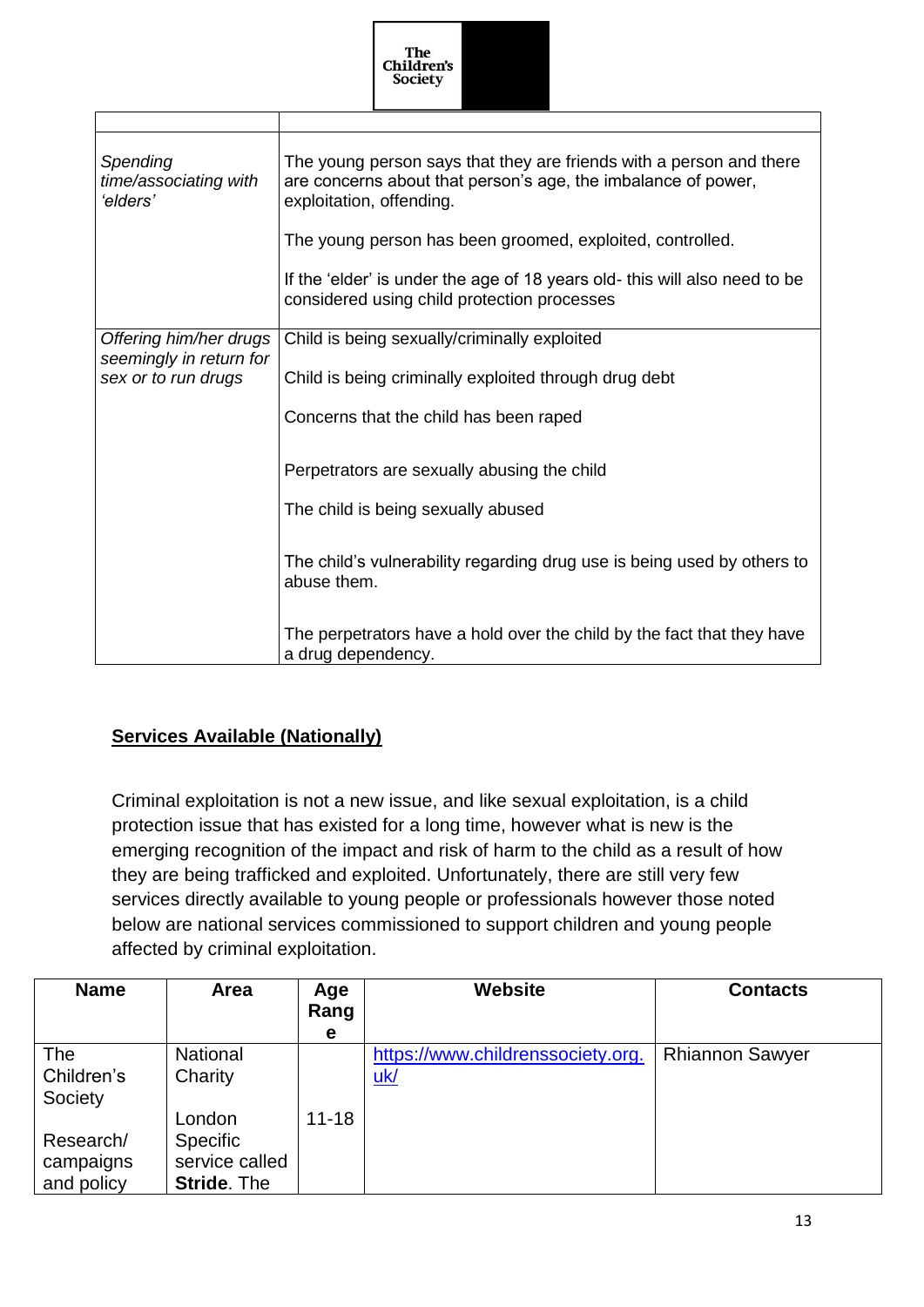

| work.          | project                                                                           |                                  |                          |
|----------------|-----------------------------------------------------------------------------------|----------------------------------|--------------------------|
|                | accepts                                                                           |                                  |                          |
| London         | referrals from                                                                    |                                  |                          |
| Criminal       | Newham,                                                                           |                                  |                          |
| Exploitation   | Camden and                                                                        |                                  |                          |
| Service        | Tower                                                                             |                                  |                          |
|                | Hamlets.                                                                          |                                  |                          |
| St Giles &     | London &                                                                          | http://www.missingpeople.org.uk/ | partner@missingpeople.   |
| <b>Missing</b> | Kent-Kent                                                                         |                                  | org.uk                   |
| People-        | $OT-1-1$                                                                          |                                  |                          |
|                | support                                                                           |                                  |                          |
| County lines/  | (Funded to                                                                        | http://site.stgilestrust.org.uk  | info@stgilestrust.org.uk |
| Criminal       | 31/3/18                                                                           |                                  |                          |
| Exploitation   |                                                                                   |                                  |                          |
| Service        | <b>CLiC-South</b>                                                                 |                                  |                          |
|                | Wales-1-1                                                                         |                                  |                          |
|                | support                                                                           |                                  |                          |
|                |                                                                                   |                                  |                          |
|                | Nationwide                                                                        |                                  |                          |
|                |                                                                                   |                                  |                          |
|                |                                                                                   |                                  |                          |
|                |                                                                                   |                                  |                          |
|                |                                                                                   |                                  |                          |
|                | <b>Safecall</b>                                                                   |                                  |                          |
|                |                                                                                   |                                  |                          |
|                |                                                                                   |                                  |                          |
|                |                                                                                   |                                  |                          |
|                |                                                                                   |                                  |                          |
|                |                                                                                   |                                  |                          |
|                |                                                                                   |                                  |                          |
|                | telephone<br>support for<br>young people<br>and parents-<br>(Funded to<br>31/3/18 |                                  |                          |

# <span id="page-13-0"></span>**[Resources Available](#page-1-0)**

As noted above with regards to a limited number of services there are also still very few resources available; however the links below may be useful.

| Organisation | <b>Title</b> | Link                                      | <b>Area Specific</b>     |
|--------------|--------------|-------------------------------------------|--------------------------|
| Home Office  | Criminal     | https://www.gov.uk/government/publication | This guidance outlines   |
|              | Exploitation | s/criminal-exploitation-of-children-and-  | what county lines (and   |
|              | of children  | vulnerable-adults-county-lines            | associated criminal      |
|              | and          |                                           | exploitation) is, signs  |
|              | vulnerable   |                                           | to look for in potential |
|              | adults       |                                           | victims, and what to do  |
|              | county       |                                           | about it                 |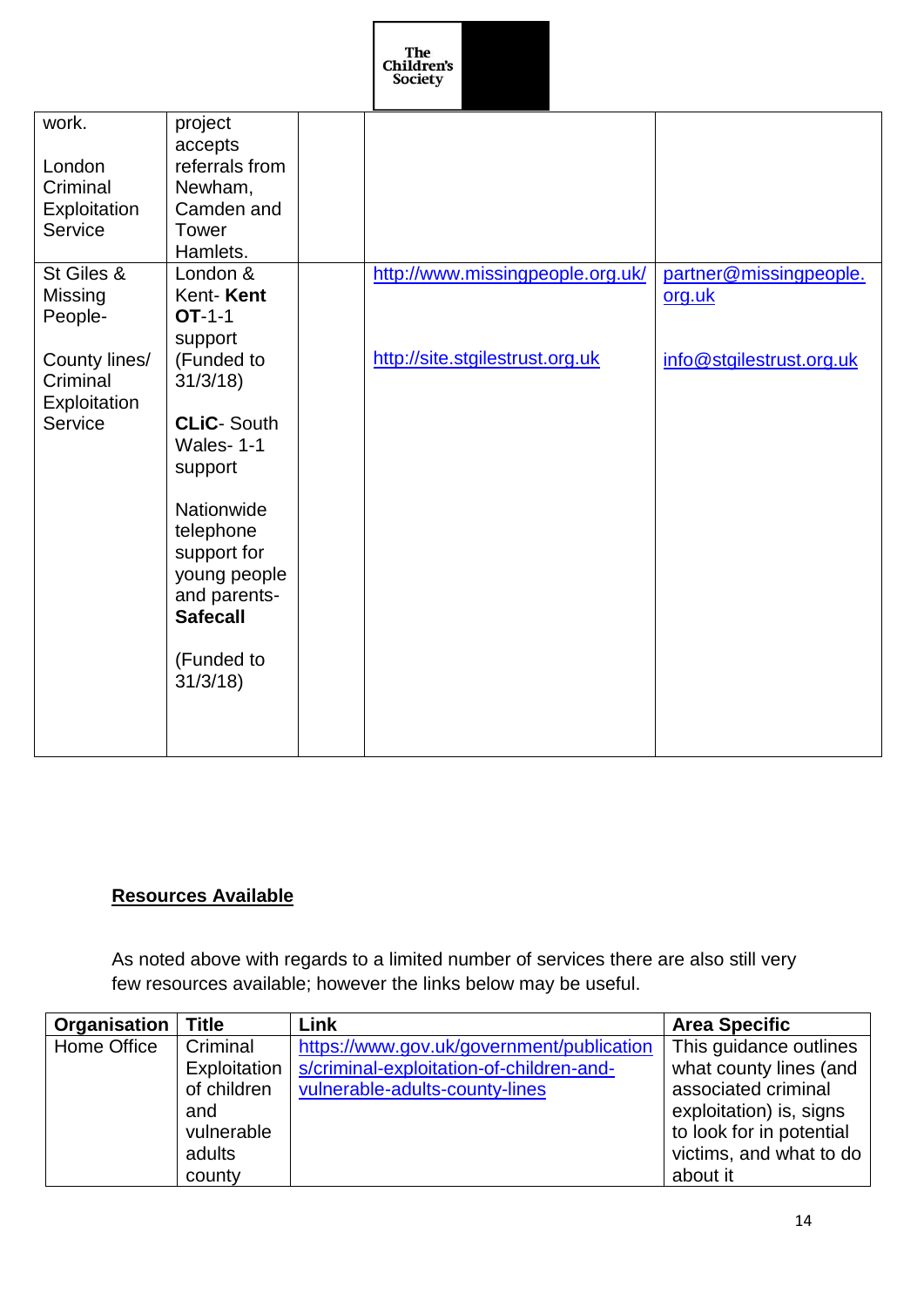

|         | lines         |                                       |                           |
|---------|---------------|---------------------------------------|---------------------------|
| Trapped | Project       | https://www.youtube.com/watch?v=pLhGp | This is a short film clip |
|         | Phoenix;      | S <sub>1f-FO</sub>                    | showing a young           |
|         | It's not      |                                       | person being              |
|         | Okay:         |                                       | criminally exploited.     |
|         | http://www.i  |                                       |                           |
|         | tsnotokay.co. |                                       |                           |
|         | uk/profession |                                       |                           |
|         | als/trapped1/ |                                       |                           |
|         |               |                                       |                           |

### <span id="page-14-0"></span>**[Research](#page-1-0)**

#### **National Crime Agency**

## **[http://www.nationalcrimeagency.gov.uk/publications/832-county-lines](http://www.nationalcrimeagency.gov.uk/publications/832-county-lines-violence-exploitation-and-drug-supply-2017/file)[violence-exploitation-and-drug-supply-2017/file](http://www.nationalcrimeagency.gov.uk/publications/832-county-lines-violence-exploitation-and-drug-supply-2017/file)**

[http://www.nationalcrimeagency.gov.uk/publications/753-county-lines-gang-violence](http://www.nationalcrimeagency.gov.uk/publications/753-county-lines-gang-violence-exploitation-and-drug-supply-2016/file%20-2016)[exploitation-and-drug-supply-2016/file](http://www.nationalcrimeagency.gov.uk/publications/753-county-lines-gang-violence-exploitation-and-drug-supply-2016/file%20-2016) -2016

[http://www.nationalcrimeagency.gov.uk/publications/620-NCA-Intelligence-](http://www.nationalcrimeagency.gov.uk/publications/620-NCA-Intelligence-Assessment-County-Lines-Gangs-and-Safeguarding/file%20-%202015)[Assessment-County-Lines-Gangs-and-Safeguarding/file -](http://www.nationalcrimeagency.gov.uk/publications/620-NCA-Intelligence-Assessment-County-Lines-Gangs-and-Safeguarding/file%20-%202015) 2015

#### **The Children's Society**

[https://www.childrenssociety.org.uk/sites/default/files/appg-missing-gangs-and](https://www.childrenssociety.org.uk/sites/default/files/appg-missing-gangs-and-exploitation-roundtable-report.pdf)[exploitation-roundtable-report.pdf](https://www.childrenssociety.org.uk/sites/default/files/appg-missing-gangs-and-exploitation-roundtable-report.pdf)

#### **Criminal Law & Justice Weekly**

<https://www.criminallawandjustice.co.uk/features/Running-County-Lines>

#### **Youth Justice Legal Centre**

[http://www.yjlc.uk/exploitation-children-county-lines-gangs-children-safeguarded-not](http://www.yjlc.uk/exploitation-children-county-lines-gangs-children-safeguarded-not-prosecuted)[prosecuted](http://www.yjlc.uk/exploitation-children-county-lines-gangs-children-safeguarded-not-prosecuted)

#### **Ending Gang and Exploitation**

<https://www.gov.uk/government/publications/ending-gang-violence-and-exploitation>

**Preventing the Violent and Sexual Victimisation of Vulnerable Gang-involved and Gang-affected Children and Young People in Ipswich. Andell & Pitts-University of Suffolk. August 2017.**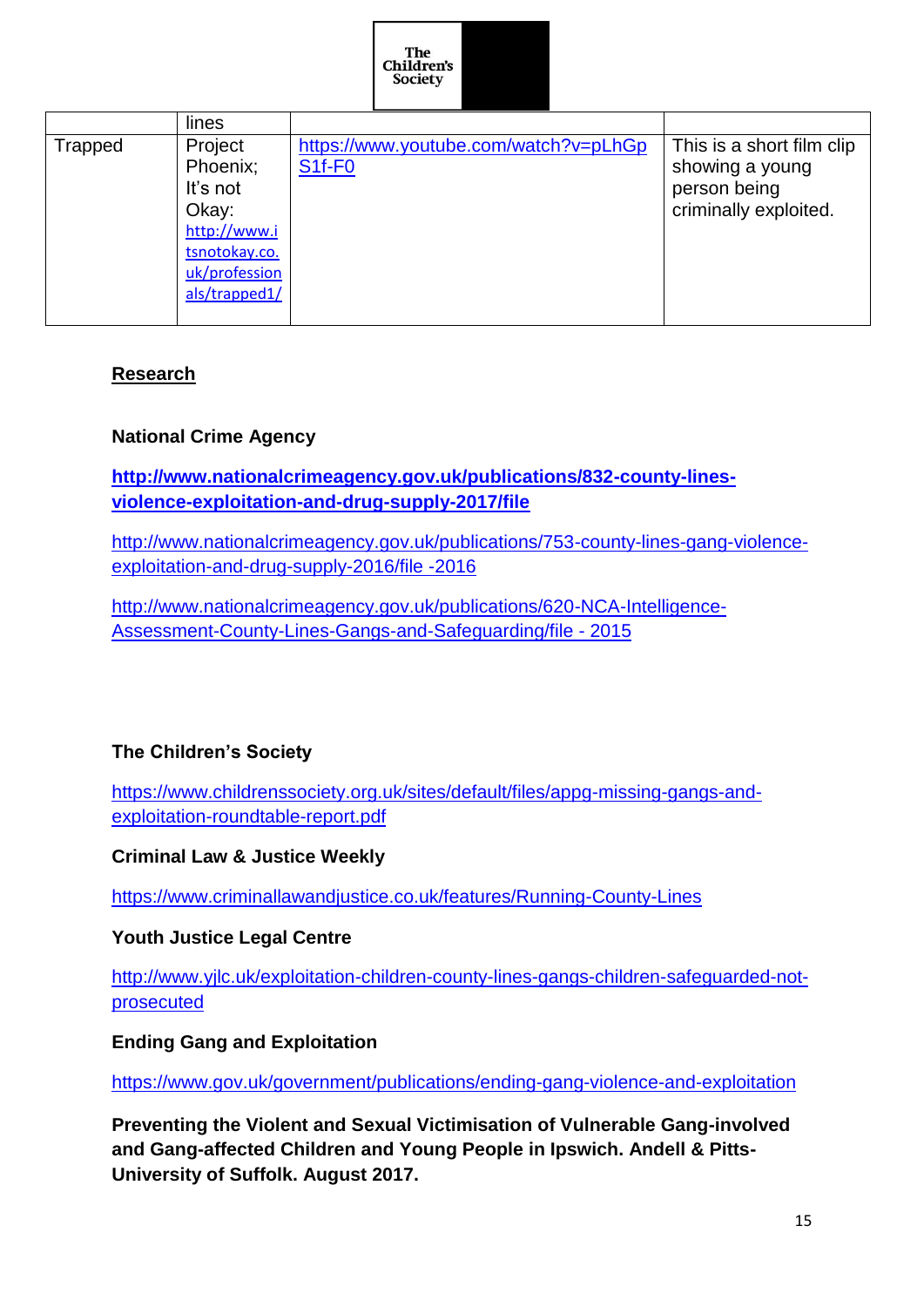

[https://www.uos.ac.uk/sites/default/files/Final%20Amended%20Report%20-](https://www.uos.ac.uk/sites/default/files/Final%20Amended%20Report%20-FINAL%20VERSION%20PDF.pdf) [FINAL%20VERSION%20PDF.pdf](https://www.uos.ac.uk/sites/default/files/Final%20Amended%20Report%20-FINAL%20VERSION%20PDF.pdf)

**Catch 22- Running the risks; The link between gang involvement and young people going missing.**

[https://www.catch-22.org.uk/wp-content/uploads/2015/07/Catch22-Dawes-Unit-](https://www.catch-22.org.uk/wp-content/uploads/2015/07/Catch22-Dawes-Unit-Running-The-Risks-full-report.pdf)[Running-The-Risks-full-report.pdf](https://www.catch-22.org.uk/wp-content/uploads/2015/07/Catch22-Dawes-Unit-Running-The-Risks-full-report.pdf)

## <span id="page-15-0"></span>**References**

iii [https://www.gov.uk/government/publications/criminal-exploitation-of-children-and](https://www.gov.uk/government/publications/criminal-exploitation-of-children-and-vulnerable-adults-county-lines)[vulnerable-adults-county-lines](https://www.gov.uk/government/publications/criminal-exploitation-of-children-and-vulnerable-adults-county-lines)

iv <https://www.lambethscb.org.uk/professionals/gangs>

[https://www.gov.uk/government/uploads/system/uploads/attachment\\_data/file/62677](https://www.gov.uk/government/uploads/system/uploads/attachment_data/file/626770/6_3505_HO_Child_exploitation_FINAL_web__2_.pdf) [0/6\\_3505\\_HO\\_Child\\_exploitation\\_FINAL\\_web\\_\\_2\\_.pdf](https://www.gov.uk/government/uploads/system/uploads/attachment_data/file/626770/6_3505_HO_Child_exploitation_FINAL_web__2_.pdf)

vi <https://www.nspcc.org.uk/preventing-abuse/child-abuse-and-neglect/grooming/>

viii [http://www.nationalcrimeagency.gov.uk/publications/620-NCA-Intelligence-](http://www.nationalcrimeagency.gov.uk/publications/620-NCA-Intelligence-Assessment-County-Lines-Gangs-and-Safeguarding/file)[Assessment-County-Lines-Gangs-and-Safeguarding/file](http://www.nationalcrimeagency.gov.uk/publications/620-NCA-Intelligence-Assessment-County-Lines-Gangs-and-Safeguarding/file)

ix [https://www.contextualsafeguarding.org.uk/assets/documents/Contextual-](https://www.contextualsafeguarding.org.uk/assets/documents/Contextual-Safeguarding-Briefing.pdf)[Safeguarding-Briefing.pdf](https://www.contextualsafeguarding.org.uk/assets/documents/Contextual-Safeguarding-Briefing.pdf)

x

v

[https://www.gov.uk/government/uploads/system/uploads/attachment\\_data/file/62677](https://www.gov.uk/government/uploads/system/uploads/attachment_data/file/626770/6_3505_HO_Child_exploitation_FINAL_web__2_.pdf) [0/6\\_3505\\_HO\\_Child\\_exploitation\\_FINAL\\_web\\_\\_2\\_.pdf](https://www.gov.uk/government/uploads/system/uploads/attachment_data/file/626770/6_3505_HO_Child_exploitation_FINAL_web__2_.pdf)

xi

[https://www.gov.uk/government/uploads/system/uploads/attachment\\_data/file/62677](https://www.gov.uk/government/uploads/system/uploads/attachment_data/file/626770/6_3505_HO_Child_exploitation_FINAL_web__2_.pdf) [0/6\\_3505\\_HO\\_Child\\_exploitation\\_FINAL\\_web\\_\\_2\\_.pdf](https://www.gov.uk/government/uploads/system/uploads/attachment_data/file/626770/6_3505_HO_Child_exploitation_FINAL_web__2_.pdf)

xii

[https://www.gov.uk/government/uploads/system/uploads/attachment\\_data/file/62677](https://www.gov.uk/government/uploads/system/uploads/attachment_data/file/626770/6_3505_HO_Child_exploitation_FINAL_web__2_.pdf) [0/6\\_3505\\_HO\\_Child\\_exploitation\\_FINAL\\_web\\_\\_2\\_.pdf](https://www.gov.uk/government/uploads/system/uploads/attachment_data/file/626770/6_3505_HO_Child_exploitation_FINAL_web__2_.pdf)

**<sup>.</sup>** <sup>i</sup>[http://www.nationalcrimeagency.gov.uk/publications/832-county-lines-violence-exploitation-and-drug](http://www.nationalcrimeagency.gov.uk/publications/832-county-lines-violence-exploitation-and-drug-supply-2017/file)[supply-2017/file](http://www.nationalcrimeagency.gov.uk/publications/832-county-lines-violence-exploitation-and-drug-supply-2017/file) ii

[http://knowsleyscb.proceduresonline.com/chapters/p\\_prev\\_tack\\_crim\\_exploit.html#d](http://knowsleyscb.proceduresonline.com/chapters/p_prev_tack_crim_exploit.html#def_ch_crim) [ef\\_ch\\_crim](http://knowsleyscb.proceduresonline.com/chapters/p_prev_tack_crim_exploit.html#def_ch_crim)